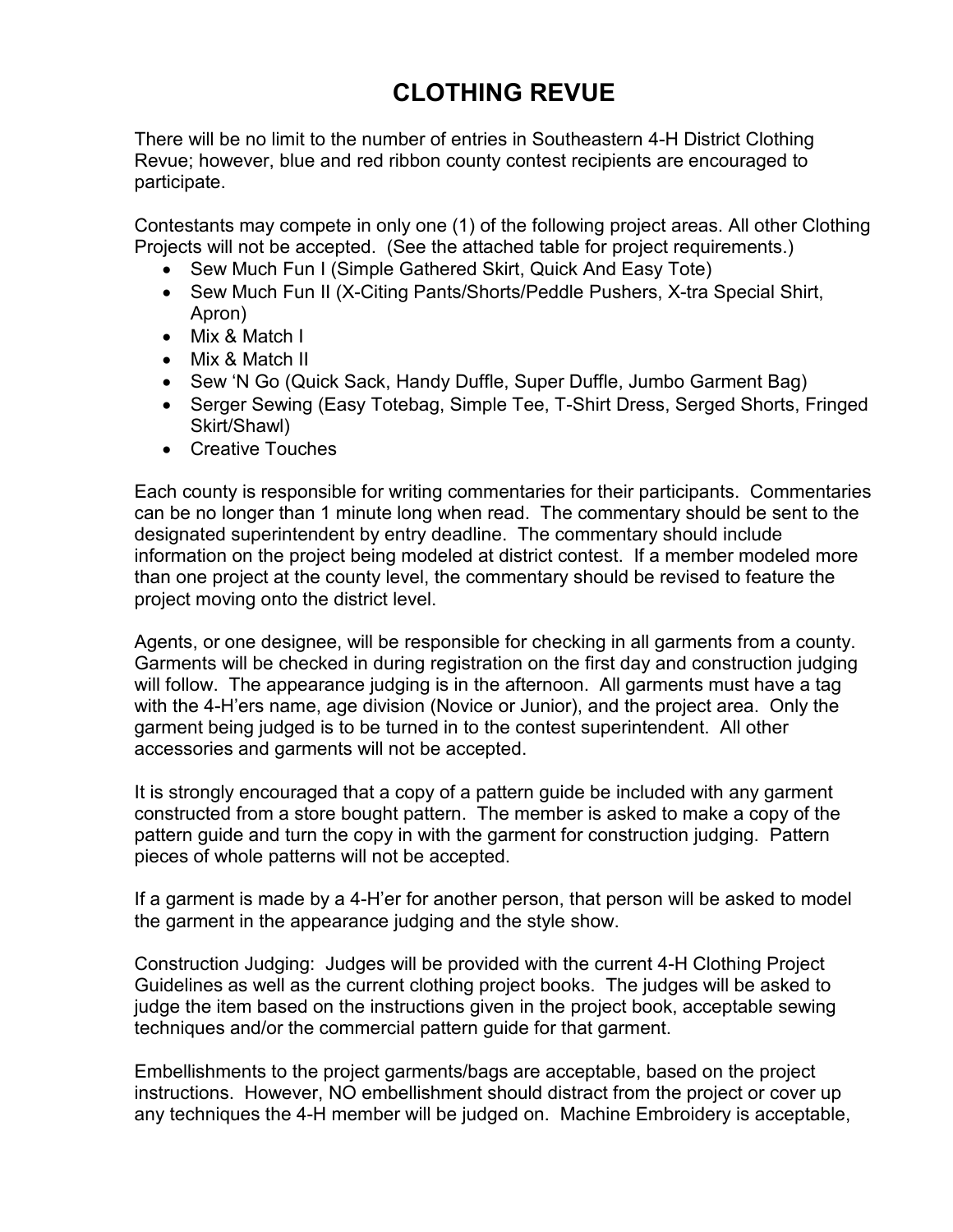as long as the stitching was done by the member and not commercially. See the specific projects for construction methods and embellishment suggestions and/or requirements.

Appearance Judging: Clothing projects will be available for pickup for appearance judging once all of the construction judging is complete. Contestants will be judged on a first come first served basis during the allotted time. Any contestant needing to move onto another contest are asked to visit with the superintendents upon arrival at the appearance judging.

Rehearsal will be one hour prior to the fashion show. Awards will be given out during the actual show. The style show will be held in front of the assembly at the stated time. Participation is encouraged, but not required.

The contest superintendent will provide copies of the scoresheets and project books for the judges. The following score sheets will be used for construction judging:

- Super Simple Skirt Score Sheet (found in project book)
- Quick & Easy Tote Bag Score Sheet (found in project book)
- X-citing Pants Evaluation Sheet (found in project book)
- X-tra Special Shirt Evaluation Sheet (found in project book)
- Apron Score Sheet (found in project book)
- Mix & Match I—Clothing Evaluation Sheet (2 pages)
- Mix & Match II—Clothing Evaluation Sheet (2 pages)
- Sew N Go--Evaluation Sheet
- Serger Sewing—Clothing Evaluation Sheet
- Creative Touches Evaluation Sheet

The following score sheets will be used for appearance judging:

• Look Your Best—Southeast District 4-H Contests

In the case of a tie, the Tie breaker will be construction score.

## *Helpful Hints for the Superintendent:*

- 3 to 4 judges will be needed for this contest. Individuals should have some garment construction experience as well as fashion knowledge. The judges will be asked to judge the garments on the project requirements as well as current fashion trends.
- Garment racks are needed to collect the garments at registration and keep them sorted during the contest.
- Although many of the sewing projects include other projects, only the listed projects will be considered for the Clothing Revue Contest at the Southeastern 4-H District Contests.
- All projects will have the appropriate seam finishes for the fabric and projects. As defined in Sewing I the following seam finishes will be acceptable:
	- $\circ$  Edge Stitch: stitch a straight stitch  $\frac{1}{4}$ " from the raw edge.
	- o Stitch and Pink: stitch  $\frac{1}{4}$ " from the raw edge, and then pink the raw edge 1/8" from the edge.
	- $\circ$  Zig Zag Stitch: stitch close to the raw edge using a zig zag stitch.
	- $\circ$  Serge Edge: serge the raw edge of the fabric with a three (3) or four (4) thread serged overlock.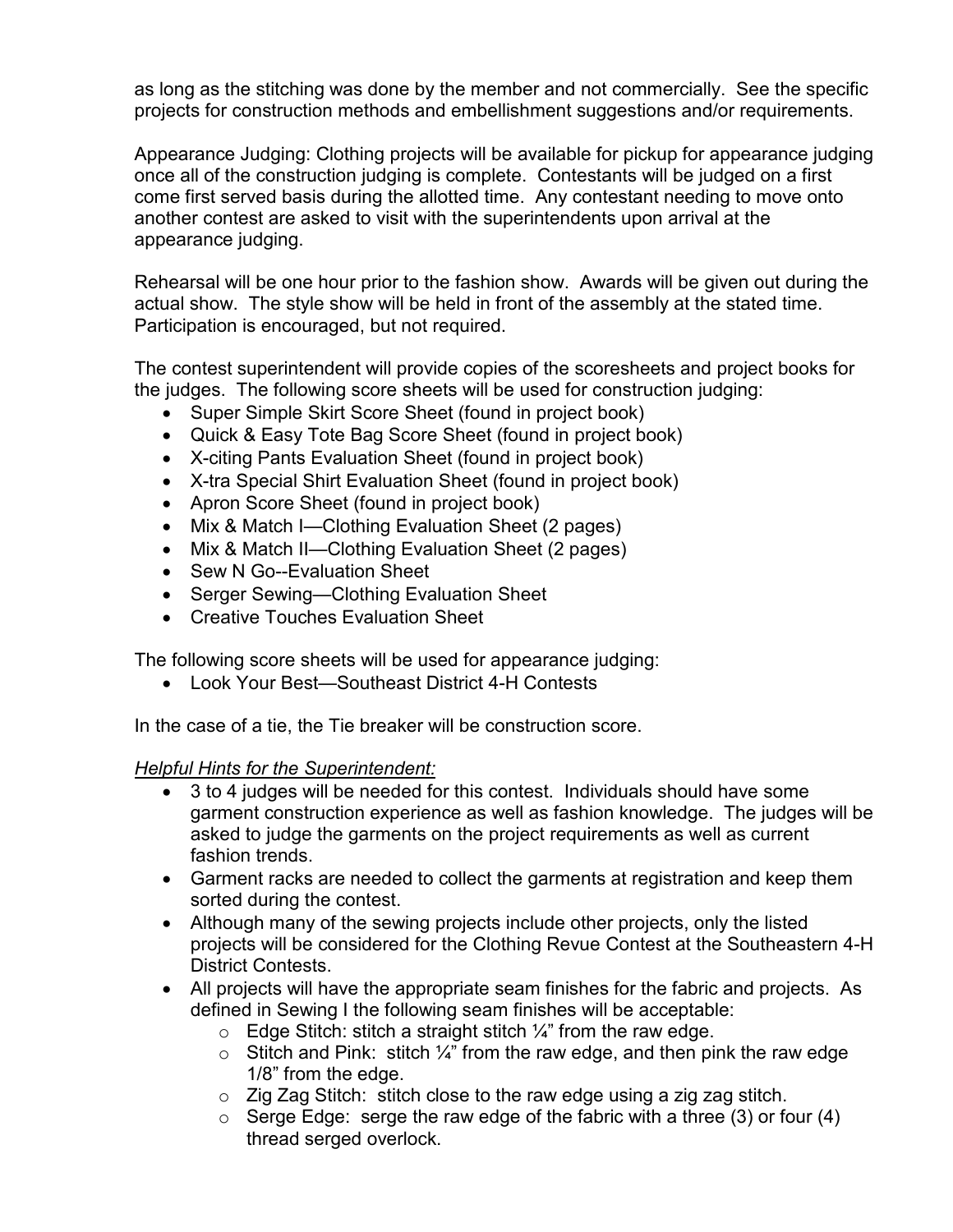- $\circ$  Turn and Stitch: Turn the raw edge under (wrong sides together)  $\frac{1}{4}$ . Stitch a straight stitch along the folded edge.
- Projects that do not follow the project directions and/or guidelines will be judged accordingly. These projects may be disqualified or receive a low placing.
- Additional information on evaluating clothing projects can be found in the publication "Guidelines for Clothing Evaluation" 200.C-12. The publication can be found the 4-H Agent Webpage.
- For more information on conducting a Clothing Revue see publication "Guidelines for Conducting a 4-H Clothing Revue" 200.C-8 (R-2007). The publication can be found the 4-H Agent Webpage.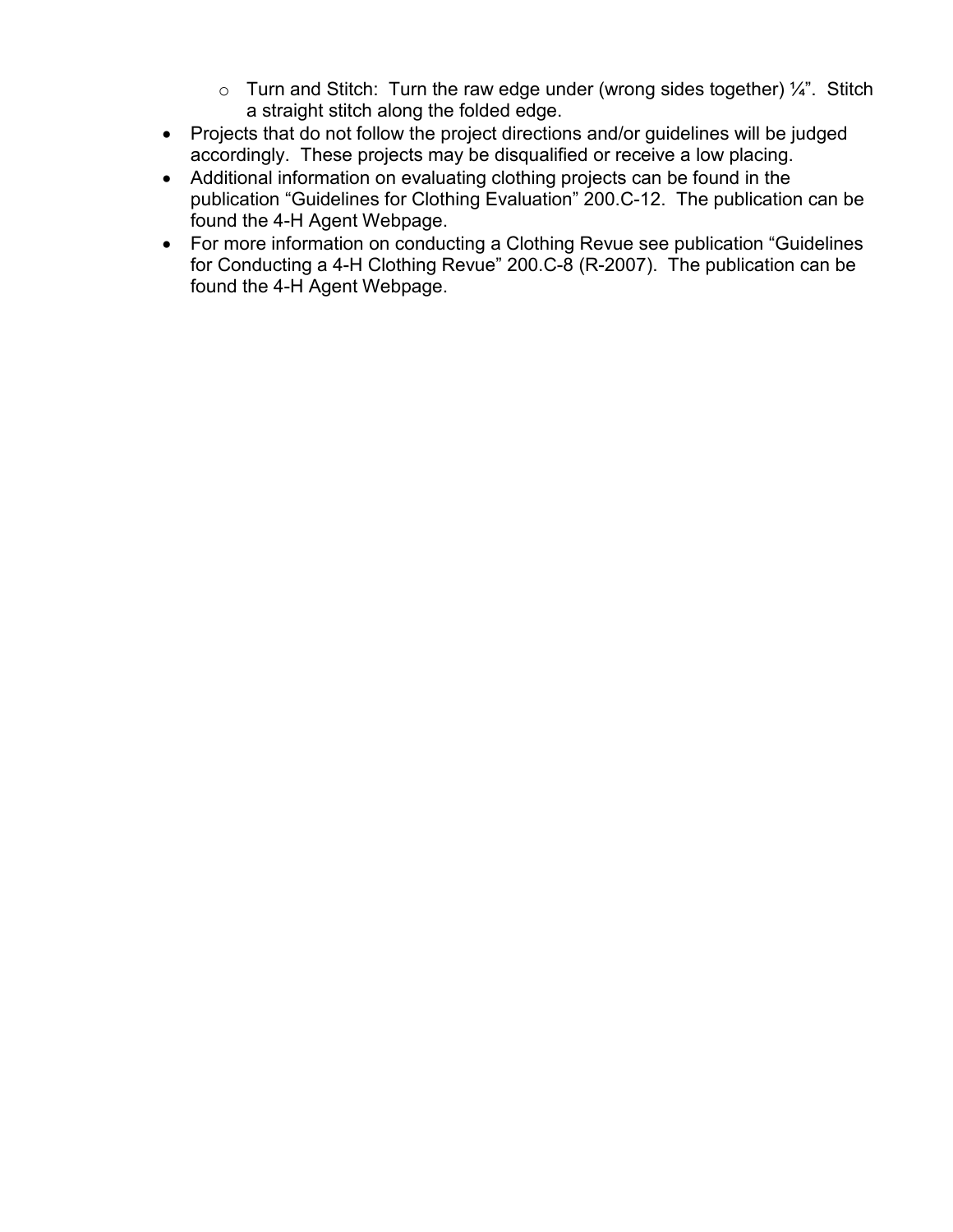## **Southeastern 4-H District Contest 4-H Clothing Revue Project Requirements (Based on the 4-H Project Books and the State 4-H Guidelines)**

*Embellishments to the project garments/bags are acceptable, based on the project instructions/requirements. However, NO embellishment should distract from the project or cover up any techniques the 4-H member will be judged on. Machine Embroidery is acceptable, as long as the stitching was done by the member and not commercially. See the specific projects for construction methods and embellishment suggestions and/or requirements.* 

| <b>Sew Much Fun-Sewing I</b>                |                                                                                                                                                                                                                                                                                   |  |
|---------------------------------------------|-----------------------------------------------------------------------------------------------------------------------------------------------------------------------------------------------------------------------------------------------------------------------------------|--|
| <b>Simple Gathered Skirt</b>                | The skirt may be slim, full, long or used as a Swimsuit Cover-up. As<br>suggested in the project, decoration may be added to the garment<br>(lace, drawstring, fringe on the hem), but the decoration may not<br>cover up any of the techniques you will be judged on.            |  |
|                                             | Machine Stitch the hem. Regardless of any trim added, the hem must<br>be the stated 2-inches wide. The trim may not replace the hem.                                                                                                                                              |  |
|                                             | Boys may choose to make simple shorts with a gathered waist (no<br>trim or pockets) to enter in place of the skirt. Please use the Sewing<br>II X-citing Pants pattern or store bought pattern.                                                                                   |  |
| Quick & Easy Tote                           | Follow the directions completely. Handles must be made from fabric<br>as directed. The handles may not be made from ribbon, webbing,<br>bias tape, etc.                                                                                                                           |  |
|                                             | As suggested in the project, decoration may be added to the<br>member's totebag, but the decoration may not cover up any of the<br>techniques you will be judged on. Machine Embroidery is acceptable<br>as long as the stitching was done by the member and not<br>commercially. |  |
| <b>Sew Much More Fun-Sewing II</b>          |                                                                                                                                                                                                                                                                                   |  |
| <b>Handy Dandy Apron</b>                    | Follow the directions completely. All straps and ties must be fabric,<br>included with the project pattern, no ribbon or other precut ties. The<br>hem must be hand stitched using the blind hem stitch.                                                                          |  |
| X-citing Pants, Shorts<br>or Peddle Pushers | Follow the directions completely. The youth may exhibit pants,<br>peddle pushers or shorts. The member must use the pattern<br>provided to complete the project. The hem must be hand stitched<br>using the blind hem stitch.                                                     |  |
| X-tra Special Shirt                         | Follow the directions completely. Complete all reinforcements and<br>seam allowances as directed. The member must use the pattern<br>provided. The hem must be hand stitched using the blind hem stitch.                                                                          |  |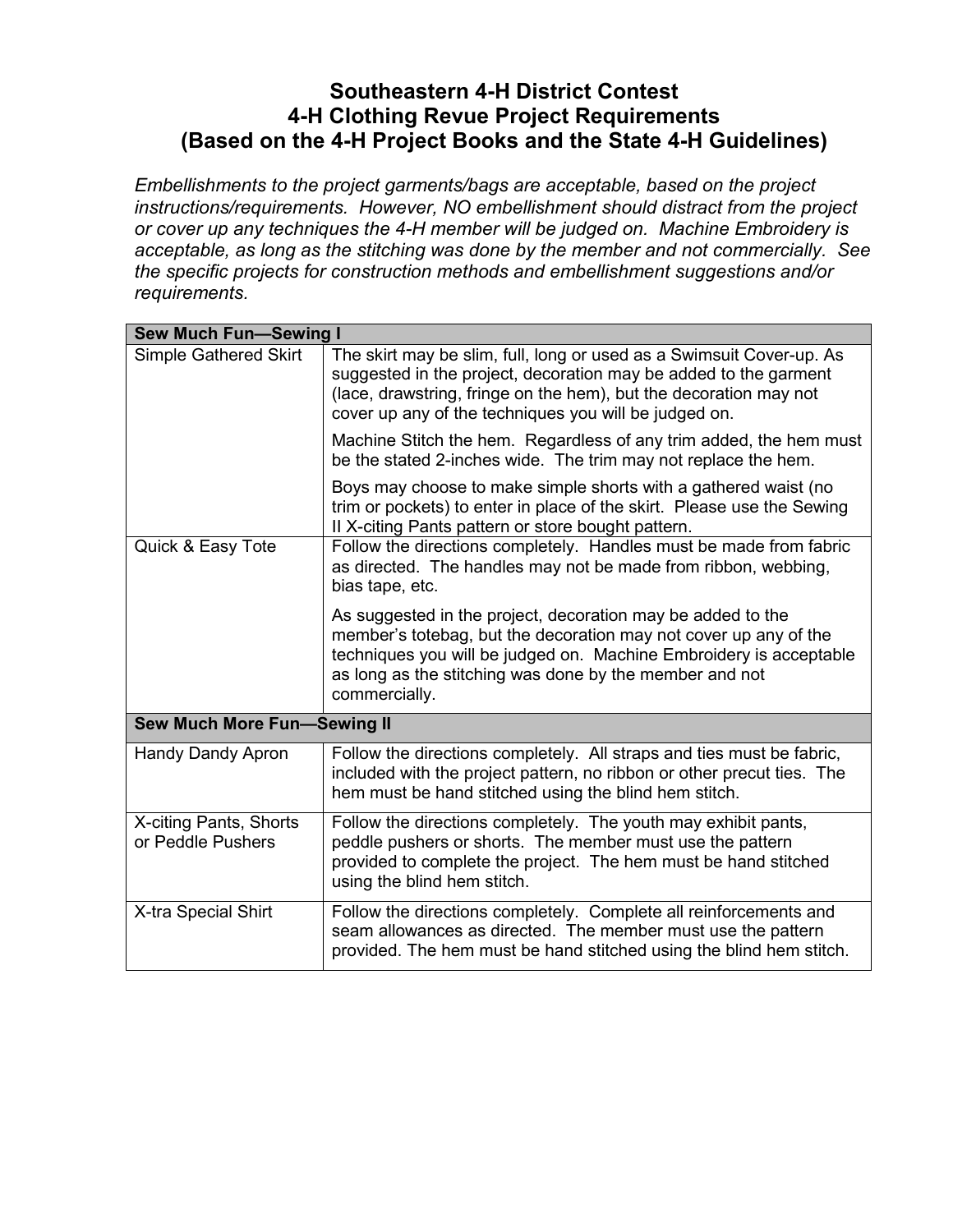| Mix & Match I                                                                                                                                                                                                                                                                                               |                                                                                                                                                                                                                                                                                                                                                                                                                                                                                                                                                                                                                                                                           |  |
|-------------------------------------------------------------------------------------------------------------------------------------------------------------------------------------------------------------------------------------------------------------------------------------------------------------|---------------------------------------------------------------------------------------------------------------------------------------------------------------------------------------------------------------------------------------------------------------------------------------------------------------------------------------------------------------------------------------------------------------------------------------------------------------------------------------------------------------------------------------------------------------------------------------------------------------------------------------------------------------------------|--|
| 2 Piece Outfit of Woven<br>Fabric<br>This project DOES<br><b>NOT INCLUDE A</b><br>ZIPPER.                                                                                                                                                                                                                   | The two(2) piece outfit, from a pattern of the members choosing, must<br>include three (3) of the following:<br>Collar without a band<br>$\bullet$<br><b>Faced Neckline</b><br>$\bullet$<br><b>Button &amp; Buttonholes</b><br>$\bullet$<br>Set In Pockets<br>$\bullet$<br>Interfacing in front placket or collar or facing<br>$\bullet$                                                                                                                                                                                                                                                                                                                                  |  |
| Pattern Guide should<br>be included with the<br>garment for<br>construction judging.                                                                                                                                                                                                                        | Youth are expected to follow the pattern guide when constructing the<br>garment. The project book should be followed when completing<br>specific techniques, such as Darts, Gathers, Collars, In Seam<br>Pockets, Sleeves (Set In, Raglan, Kimono), Facings, Reinforcing<br>Seams, Heming and Button and Buttonholes, and Other Fasteners.                                                                                                                                                                                                                                                                                                                                |  |
| Mix & Match II                                                                                                                                                                                                                                                                                              |                                                                                                                                                                                                                                                                                                                                                                                                                                                                                                                                                                                                                                                                           |  |
| 2 to 3 Piece Outfit of<br><b>Woven Fabric</b><br>Suggestions:<br>Pants &<br>$\bullet$<br><b>Blouse/Shirt</b><br>Pants & Vest<br>$\bullet$<br><b>Skirt &amp; Blouse</b><br>$\bullet$<br>Jumper & Blouse<br>$\bullet$<br>Pattern Guide should<br>be included with the<br>garment for<br>construction judging. | This project must include a Lapped or Centered Zipper.<br>The two(2) or three(3) piece outfit, from a pattern of the members<br>choosing, must include at least two(2) of the following:<br>• Set In Sleeves<br>Attached Waistband or Seamed Waistline<br>$\bullet$<br><b>Sleeve Band and Continuous Placket</b><br>$\bullet$<br><b>Pleats/Gathers</b><br>$\bullet$<br>Darts<br>$\bullet$<br>Youth are expected to follow the pattern guide when constructing the<br>garment. The project book should be followed when completing<br>specific techniques, such as: Stay Stitching, Sewing and Pressing<br>Curved Seams, Zippers, Pleats, Hems, Sleeve Finishes and Bands. |  |
| <b>Sew N Go</b>                                                                                                                                                                                                                                                                                             |                                                                                                                                                                                                                                                                                                                                                                                                                                                                                                                                                                                                                                                                           |  |
| Quick Sack, Handy<br>Duffle, Super Duffle,<br>and Jumbo Garment<br>Bag                                                                                                                                                                                                                                      | The Bag must be made of heavy weight, firmly woven washable<br>fabric.<br>The Quick Sack drawstring may be made of a Shoelace, Grosgrain<br>Ribbon, or Nylon Cord. The Straps must be made of Webbing,<br>Grosgrain Ribbon or Durable Braid.<br>Stripe for the Quick and Garment Bag must be made of fabric. No<br>ribbon or webbing.                                                                                                                                                                                                                                                                                                                                     |  |